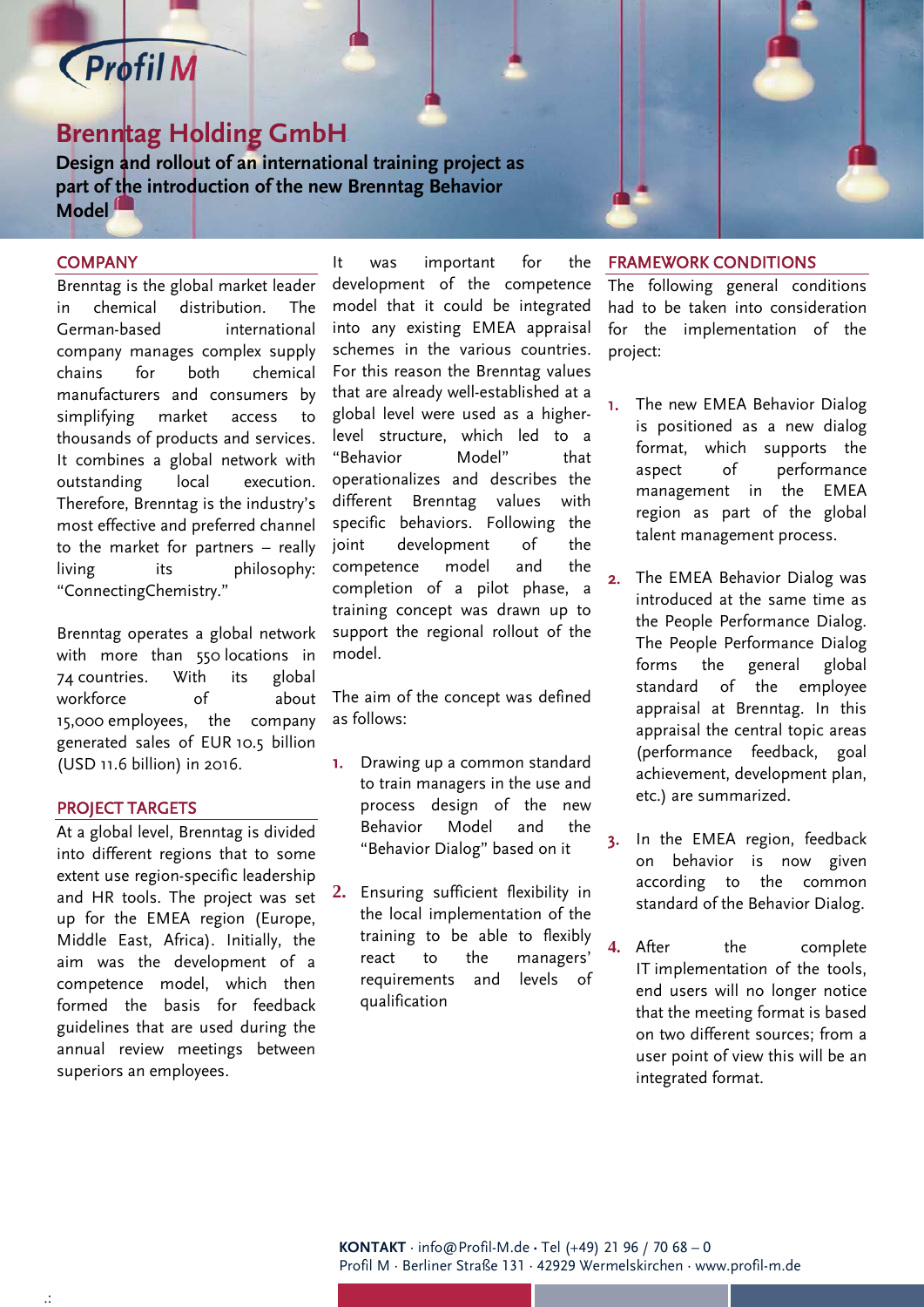# **Profil M**

ľ

## **Brenntag Holding GmbH**

**Design and rollout of an international training project as part of the introduction of the new Brenntag Behavior Model**

5. The managers to be trained in the different EMEA regions have very different levels of training and experience with regard to the implementation of annual employee appraisals and feedback meetings. While in some countries, established and coordinated formats are already in place, in other countries this is a new process. The key challenge in the project was that there were very different preconditions for the introduction of the new meeting formats in the different EMEA countries. In some countries it was sufficient to inform managers of the new format as this only involved a change in guidelines and criteria rather than the introduction of a new process. In other countries the managers required more intensive support as the process was completely new to them.

### **SOLUTION**

In this case, the solution was a very detailed training concept, which is based on so-called training nuggets. These training nuggets are thematic training modules for which Profil M defined very detailed individual training manuals, work materials, handouts, and content-related key messages. Each training nugget consisted of a short and a long version. The short version only included the communication of key messages, while the long version also included intensive pre-defined exercises. The individual EMEA countries were able to freely combine the different nuggets with the very detailed training materials and customize the training sessions in such a way that they met the managers' requirements precisely.

Only the 90-minute introductory module (which was typically implemented by the local HR manager) was defined as the absolute minimum standard, for the other nuggets the focal areas could be freely selected. If, for example, the specific focus was to be on the topic of feedback, this nugget could be used in its three-hour long version, which involved practical feedback meeting exercises using the new guidelines. If the topic of setting goals was already wellestablished in the region or if this methodology is currently not yet relevant for all managers, this module could be left out completely, for example. The following table shows the different nuggets and the corresponding implementation period:

| Nugget                                  | Duration - short<br>version<br>(BASICS) | Duration -<br>exercises<br>(EXERCISES) | Duration - long version<br>$(BASICS + EXERCISES)$ |
|-----------------------------------------|-----------------------------------------|----------------------------------------|---------------------------------------------------|
| 1. Introduction                         | 90 minutes (nugget 1)                   |                                        |                                                   |
| 2. Appraising performance               | 75 minutes<br>(nugget 2a)               | 135 minutes<br>(nugget 2b)             | 210 minutes                                       |
| 3. Conducting good<br>feedback meetings | 90 minutes<br>(nugget 3a)               | 90 minutes<br>(nugget 3b)              | 180 minutes                                       |
| 4. Setting and achieving<br>goals       | 60 minutes<br>(nugget 4a)               | 45 minutes<br>(nugget 4b)              | 105 minutes                                       |
| 5. Developing employees                 | 60 minutes<br>(nugget 5a)               | 90 minutes<br>(nugget 5b)              | 150 minutes                                       |

**KONTAKT** · info@Profil-M.de **·** Tel (+49) 21 96 / 70 68 – 0 Profil M · Berliner Straße 131 · 42929 Wermelskirchen · www.profil-m.de